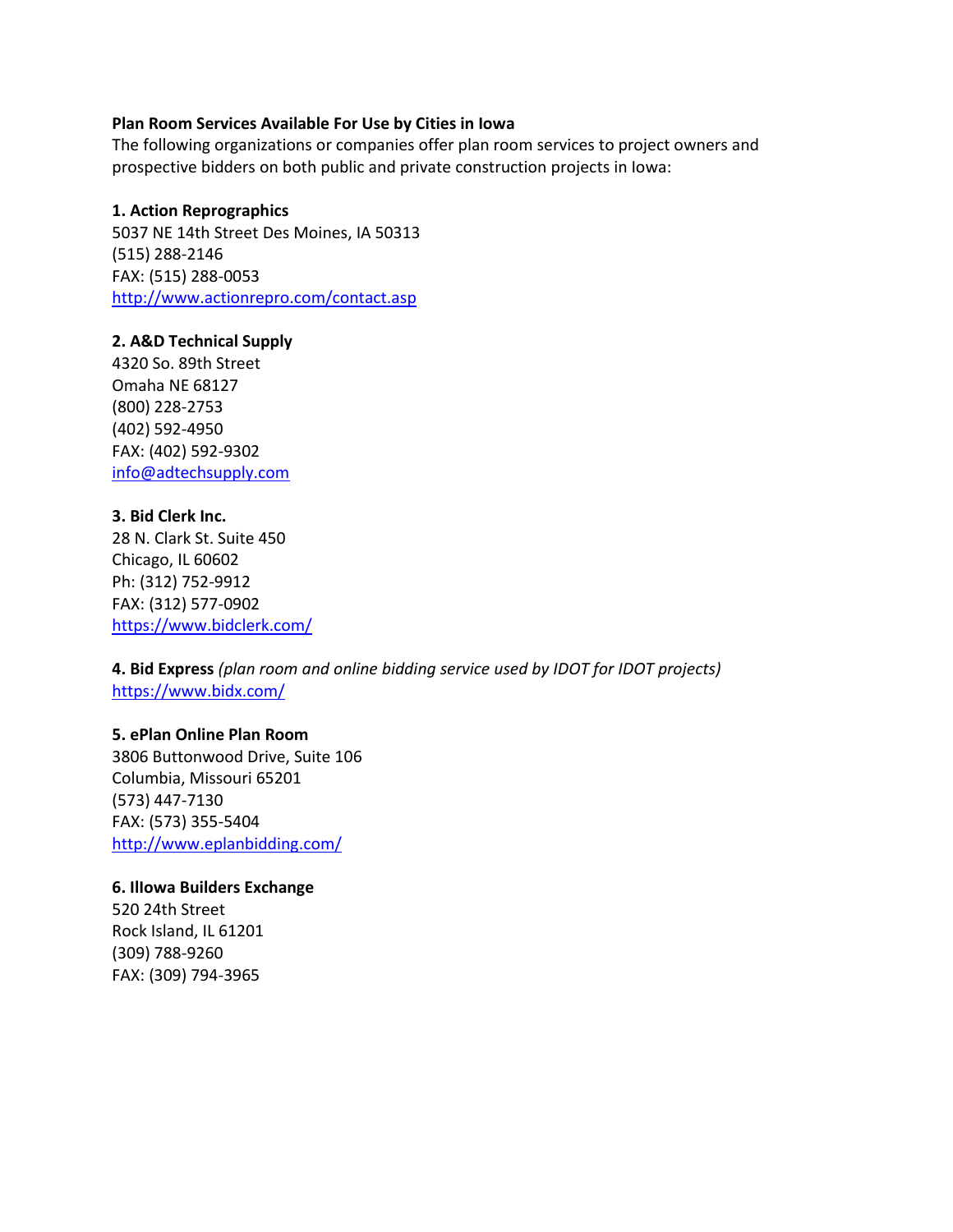## **7. Lincoln Builders Bureau**

5910 S. 58th Street, Suite C Lincoln, NE 68516 (402) 421-8332 FAX: (402) 421-8334

## **8. Master Builders of Iowa / Construction Update Planroom**

221 Park Street Des Moines, IA 50309 515-288-8904 FAX: (515) 288-2617 <https://www.iowaconstructionupdate.com/>

645 32nd Ave. SW, Suite C Cedar Rapids, Iowa 52404 (319) 369-4848 Fax (319) 369-4809

## **9. McGraw-Hill Construction**

4300 Beltway Place Ste 180 Arlington, TX 76018 (877) 903-1907 FAX: (888) 376-4319 <http://construction.com/dodge/>

### **10. Minneapolis Builders Exchange**

1123 Glenwood Ave. Minneapolis, MN 55405 Ph: (612) 381-2620 FAX: (612) 381-2621 <http://www.mbex.org/>

# **11. Omaha Builders Exchange**

4255 S. 94th Street Omaha, NE 68127-1223 (402) 593-6908 FAX: (402) 593-6912 <http://omahaplanroom.com/>